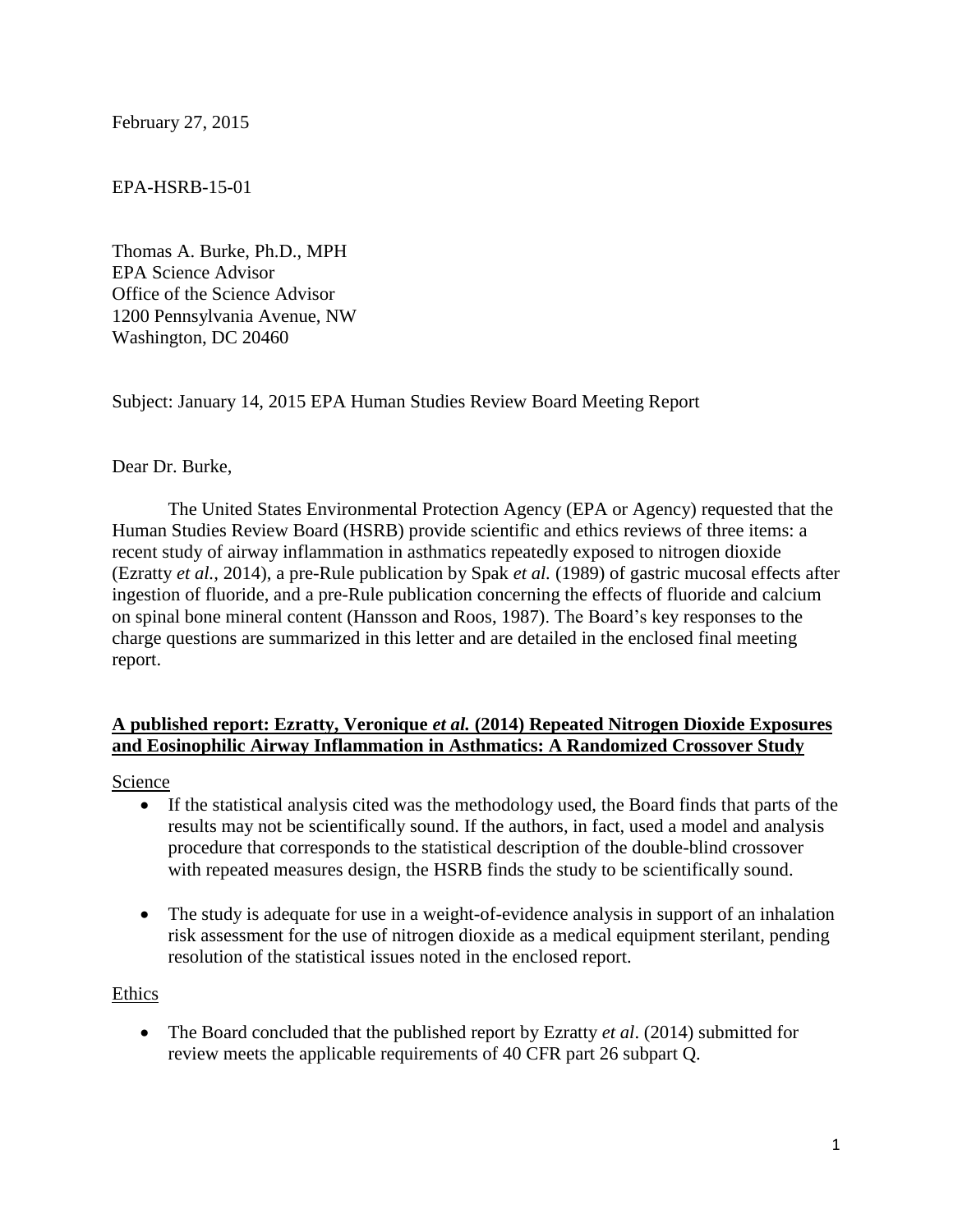#### **A published report: Spak, C.J.** *et al***. (1989) Tissue Response of Gastric Mucosa after Ingestion of Fluoride. Karolinska Institute, Huddinge University Hospital, Huddinge, Sweden**

**Science** 

- The study by Spak *et al*. (1989) is scientifically sound, providing reliable data.
- This study is adequate for point of departure use in support of an acute dietary risk assessment for fluoride.

### Ethics

 Considering the time the study was conducted and based on the information provided, the Board found that no children or obviously pregnant or nursing women were included and the HSRB did not find convincing evidence that the study was conducted in a way that placed participants at increased harm or impaired their informed consent. Therefore, this study meets the ethical standards of 40 CFR part 26 subpart Q.

### **A published report: Hansson, T. and Roos, B. (1987). The Effect of Fluoride and Calcium on Spinal Bone Mineral Content: A Controlled, Prospective (3 years) study. Sahlgren's Hospital, University of Gothenberg, Sweden**

Science

- While the lack of numerous details in the article reporting this study leads to the uncertainties noted separately by the Agency and the Board, the study appears to be scientifically sound and provides reliable data.
- Because the authors report that "some mildly adverse side effects" may have occurred below 30 mg sodium fluoride (NaF)/day (Hansson and Roos, 1987, p. 317) and adverse effects may have occurred below that dose that were not reported by subjects, this study cannot be used in support a LOAEL or NOAEL, but it may be used as part of the overall weight-of-evidence for a lower limit in an acute dietary risk assessment for fluoride.

Ethics

 Considering the time the study was conducted and based on the information provided, the HSRB found that no children or pregnant or nursing women were included and the Board did not find convincing evidence that the study was conducted in a way that placed participants at increased harm or impaired their informed consent. Therefore, this study meets the ethical standards of 40 CFR part 26 subpart Q.

Sincerely,

Place J. laten

Rebecca T. Parkin, PhD, MPH Chair EPA Human Studies Review Board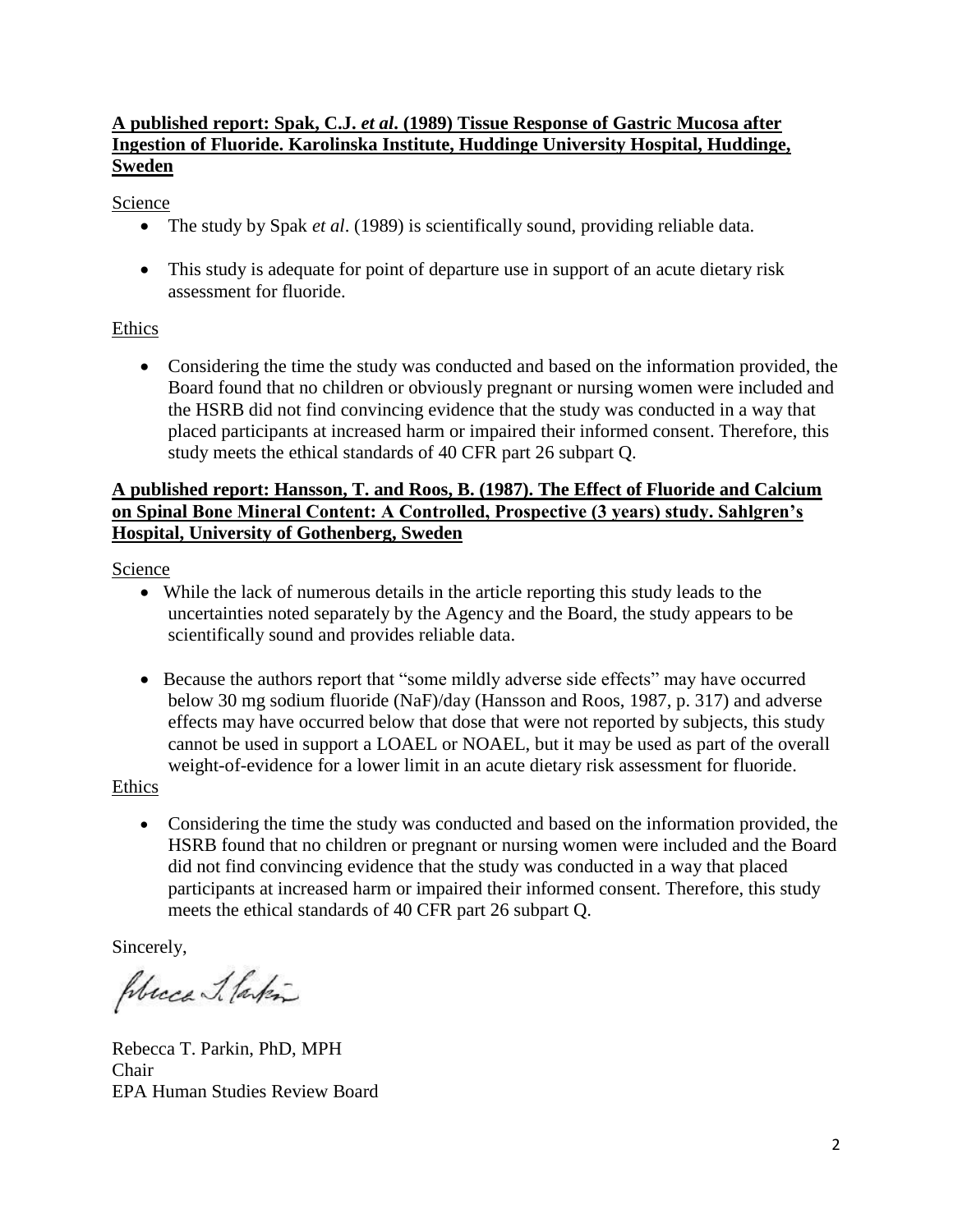#### **NOTICE**

This report has been written as part of the activities of the EPA Human Studies Review Board, a Federal advisory committee providing advice, information and recommendations on issues related to scientific and ethical aspects of human subjects research. This report has not been reviewed for approval by the Agency and, hence, the contents of this report do not necessarily represent the view and policies of the Environmental Protection Agency, nor of other agencies in the Executive Branch of the Federal government, nor does the mention of trade names or commercial products constitute a recommendation for use. You may obtain further information about the EPA Human Studies Review Board from its website at http://www.epa.gov/osa/hsrb. You may also contact the HSRB Designated Federal Officer, via e-mail at ord-osahsrb@epa.gov

In preparing this document, the Board carefully considered all information provided and presented by the Agency presenters, as well as information presented by public commenters. This document addresses the information provided and presented within the structure of the charge by the Agency.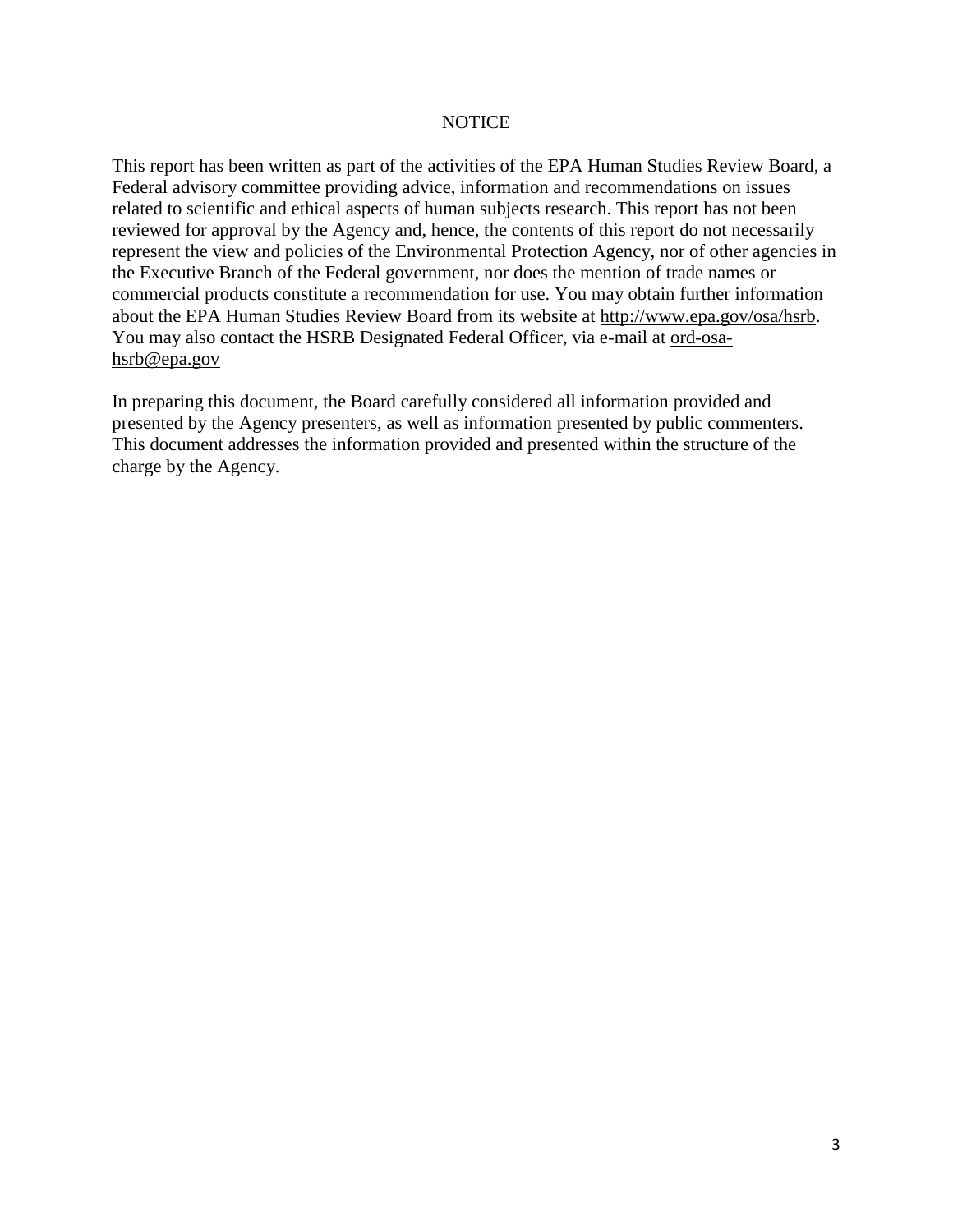#### US ENVIRONMENTAL PROTECTION AGENCY HUMAN STUDIES REVIEW BOARD

### Chair

Rebecca Parkin, Ph.D., M.P.H., Professorial Lecturer, Environmental and Occupational Health and of Epidemiology & Biostatistics, Milken Institute School of Public Health, The George Washington University, Washington, DC<sup>1</sup>

#### Vice Chair

Jewell H. Halanych, M.D., M.Sc., Assistant Professor, Internal Medicine Residency Program, Montgomery Regional Campus, University of Alabama at Birmingham, Montgomery, AL

#### Members

Gary L. Chadwick, Pharm.D., M.P.H., C.I.P., Senior Consultant, HRP Consulting Group, Inc. Fairport, NY

Liza Dawson, Ph.D., Research Ethics Team Leader, Division of AIDS National Institutes of Health (NIH), National Institute of Allergy and Infectious Disease (NIAID), Bethesda, MD

George Fernandez, Ph.D., Statistical Training Specialist, SAS Institute, Statistical Training and Technical Services, Sparks, NV

Kyle L. Galbraith, Ph.D., Manager, Human Subjects Protection, Carle Foundation Hospital, Urbana, IL

Edward Gbur, Jr., Ph.D., Professor, Agricultural Statistics Laboratory, University of Arkansas, Fayetteville, AR

Elizabeth Heitman, Ph.D., Associate Professor of Medical Ethics, Center for Biomedical Bioethics and Society, Vanderbilt University Medical Center, Nashville, TN

John C. Kissel, Ph.D., Professor, Department of Environmental and Occupational Health, School of Public Health, University of Washington, Seattle, WA

Randy Maddalena, Ph.D., Physical Research Scientist, Indoor Environment, Lawrence Berkeley National Laboratory, Berkeley, CA

William Popendorf, Ph.D., M.P.H., Professor Emeritus, Department of Biology, Utah State University, Logan, UT

Kenneth Ramos, M.D., Ph.D., PharmB, Associate Vice President, Precision Health Sciences, Professor of Medicine, Arizona Health Sciences Center, Tucson, AZ

 $\overline{\phantom{a}}$ 

<sup>&</sup>lt;sup>1</sup> Term ended February 28, 2015.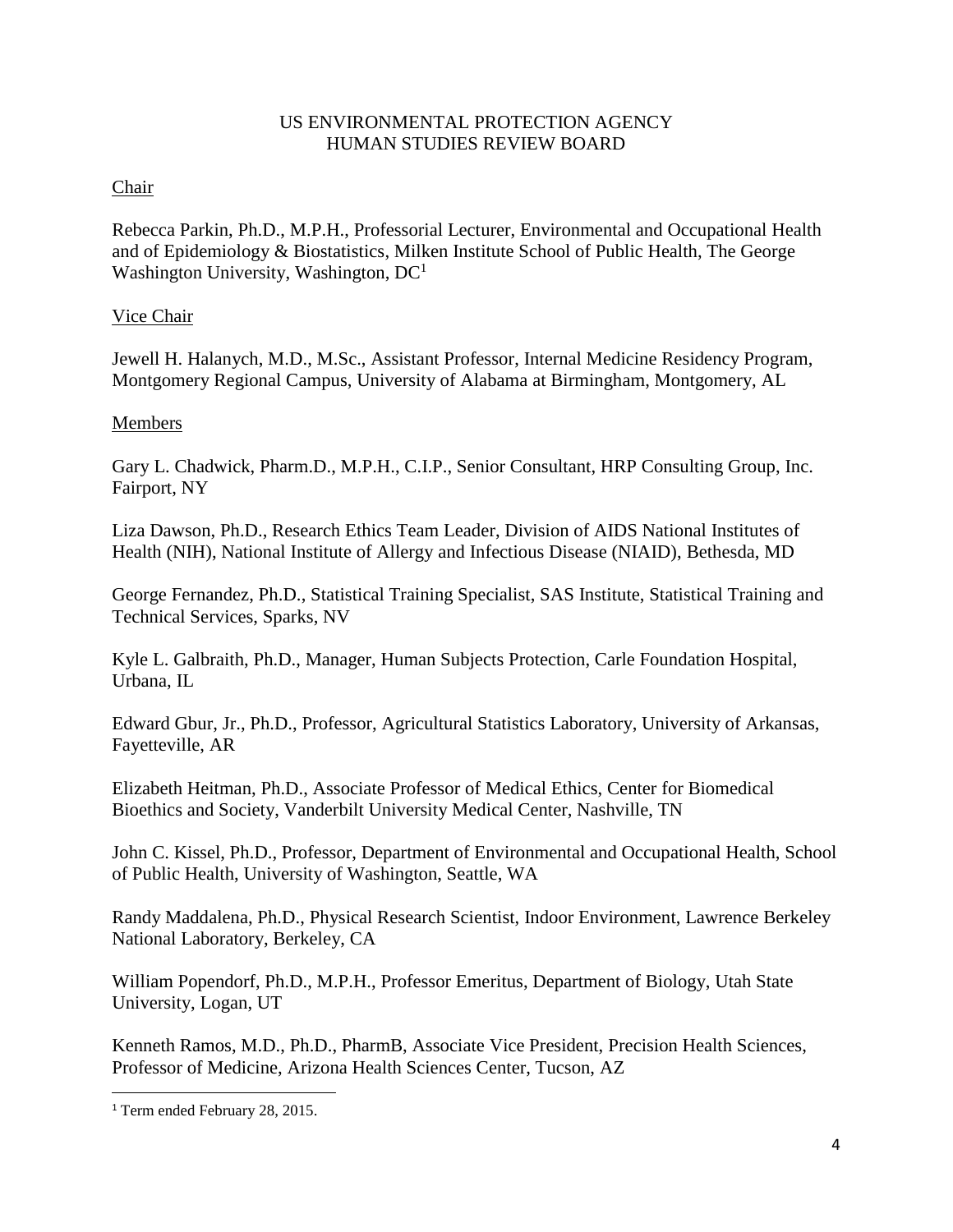Suzanne M. Rivera, Ph.D., M.S.W., Associate Vice President for Research, Case Western University, Cleveland, OH

Jun Zhu, Ph.D., Professor of Statistics and of Entomology, Department of Statistics, University of Wisconsin – Madison, Madison, WI

#### Human Studies Review Board Staff

Toby Schonfeld, Ph.D., Human Subjects Research Review Official, Office of the Science Advisor, United States Environmental Protection Agency, Washington, DC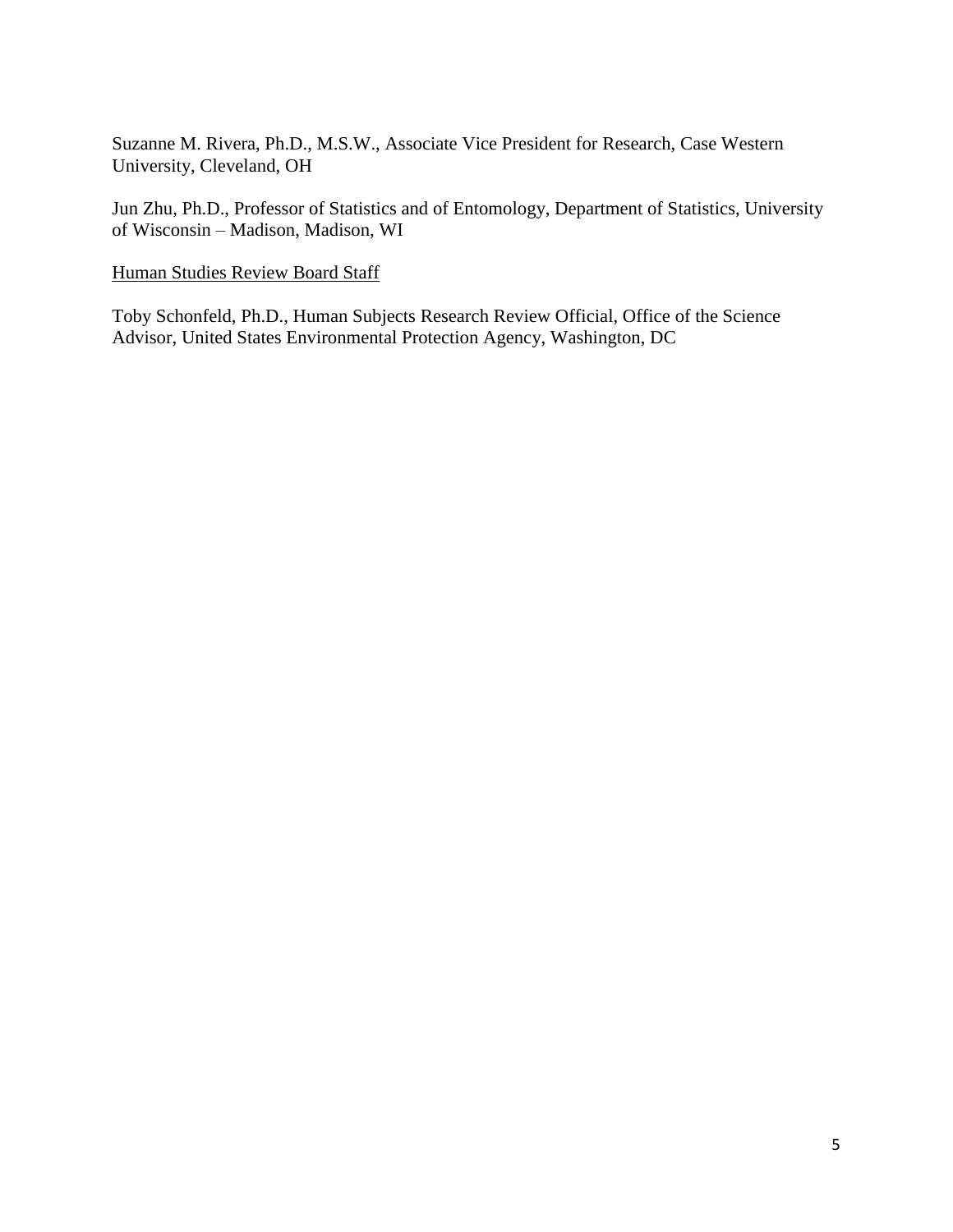## **INTRODUCTION**

On January 14, 2015, the United States Environmental Protection Agency's (EPA or Agency) Human Studies Review Board (HSRB or Board) met to finish the final report of the Board's November 5, 2014, meeting, and to address the scientific and ethical charge questions related to three agenda items: a recent study of airway inflammation in asthmatics repeatedly exposed to nitrogen dioxide (Ezratty *et al.,* 2014), a pre-Rule publication by Spak *et al.* (1989) of gastric mucosal effects after ingestion of fluoride, and a pre-Rule publication concerning the effects of fluoride and calcium on spinal bone mineral content (Hansson and Roos, 1987).

## **REVIEW PROCESS**

The Board conducted a public meeting using Adobe Connect<sup>2</sup>, on January 14, 2015. Advance notice of the meeting was published in the *Federal Register* as "Human Studies Review Board; Notification of a Public Meeting" (EPA, 2014, pp. 78861-78863).

Following welcoming remarks from Agency officials, the Board discussed the draft final report for their November 5, 2014, meeting. One revision was made before the Board voted to accept the report as final. The report has been posted on the HSRB website at [http://www.epa.gov/hsrb/.](http://www.epa.gov/hsrb/)

Then the Board heard presentations from EPA for the other three agenda items in sequence; all three were publications. This Final Report of the meeting describes the HSRB's discussion, recommendations, rationale and consensus in response to each charge question for each of these publications.

For each agenda item, Agency staff first presented their review of the science and the Board asked the Agency presenters clarifying questions. The staff then described their review of the ethical aspects and the Board asked clarifying questions about those. The HSRB solicited public comments and next asked Agency staff to read the Charge Questions for the publication under consideration. The Board discussed the science questions first and then the ethics question. The Chair then called for a vote to confirm concurrence on a summary statement in response to each charge question.

For their evaluation and discussion, the Board considered materials presented at the meeting, oral comments, the original published reports, related materials and published articles, the Agency's science and ethics reviews of the publications, and a public comment. A comprehensive list of background documents is available online at [http://www.epa.gov/hsrb/.](http://www.epa.gov/hsrb/)

 $\overline{\phantom{a}}$ 

<sup>2</sup> Accessed at *[http://epa.connectsolutions.com/hsrb.](http://epa.connectsolutions.com/hsrb)*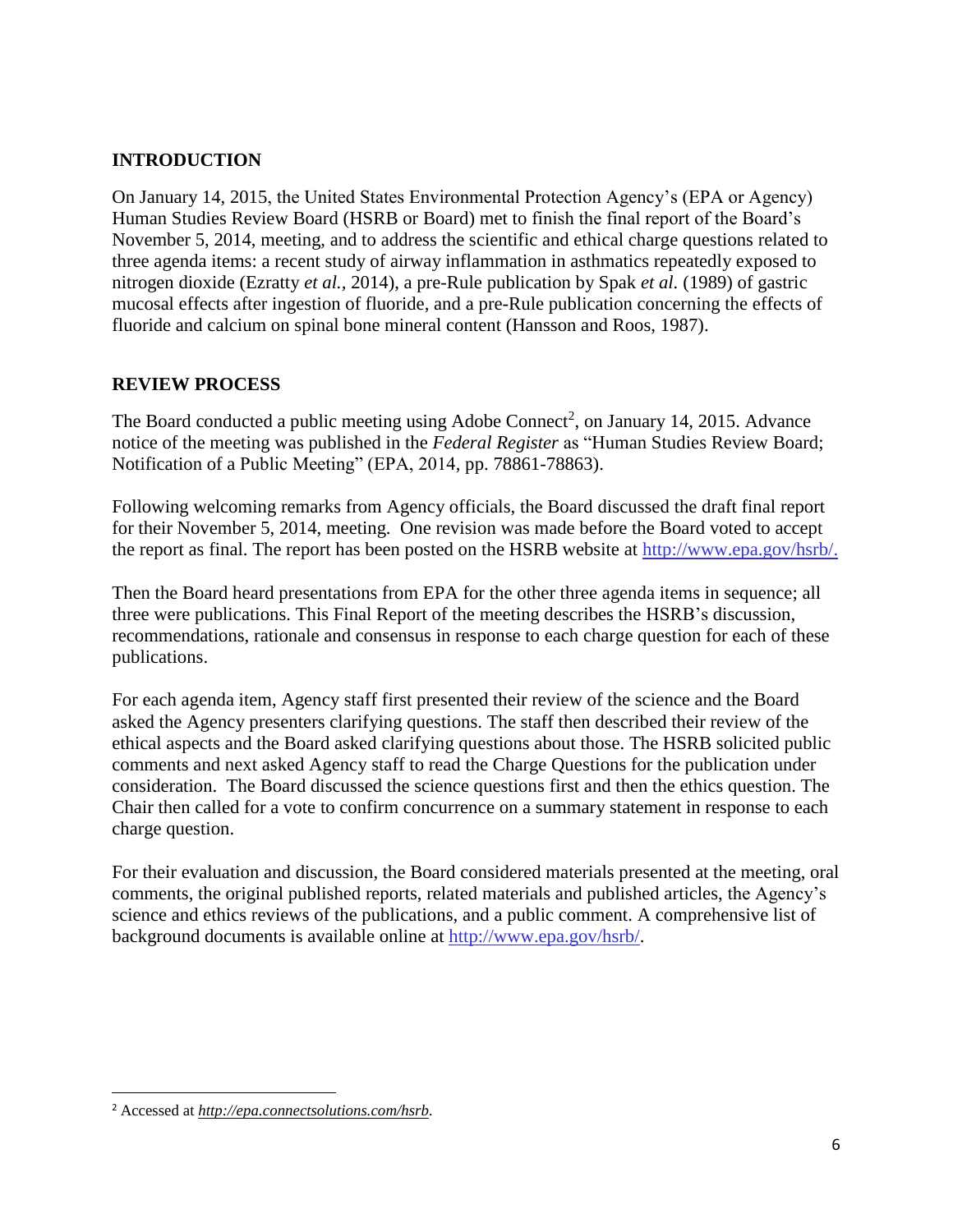# **CHARGE TO THE BOARD AND BOARD RESPONSE**

#### **A published report: Ezratty, Veronique** *et al***. (2014) Repeated Nitrogen Dioxide Exposures and Eosinophilic Airway Inflammation in Asthmatics: A Randomized Crossover Study**

#### *Overview of the Study*

This randomized, double-blind, crossover study of 19 non-smoker participants (14 men and 5 women, ages 20-69) was conducted in France to assess whether repeated short-term exposures to nitrogen dioxide (NO<sub>2</sub>) would increase airway inflammation in asthmatics. All of the participants had intermittent asthma and house dust mite allergies (both of which were clinically confirmed), had either gas stoves or unvented combustion appliances in their homes, and had not had an airway infection for at least six weeks before baseline measurements were taken. Each participant served as his/her own control and was instructed to not use their gas appliances during the study period.

The research included three series of three exposures randomly administered while the participants were at rest in a temperature and relative humidity controlled exposure chamber; each of the exposures were to clean air, 200 ppb (380  $\mu$ g/m<sup>3</sup>) NO<sub>2</sub> or 600 ppb (1130  $\mu$ g/m<sup>3</sup>) NO<sub>2</sub>. For each of the three-day exposure series, the administration of a single exposure level was for 30 minutes on day 1, twice – one hour apart – for 30 minutes each on day 2, and no exposure on day 3. Participants had two weeks free of exposure between each of the series. Methacholine challenge tests were done at baseline. Spirometry (forced expiratory volume in 1 second [FEV1] and peak expiratory flow [PEF]) were conducted at baseline (10-30 days before exposure) and on each of the three study days in each series. Additionally, sputum induction, differential cell counts and an enzyme assay were used to assess inflammatory markers at baseline and on each of the 9 study days. Furthermore, participants were asked about respiratory symptoms and feelings of discomfort on each study day and, along with questions about medications, during the two-week period between each series of exposures.

Using generalized linear modeling (GLM) for the 18 participants who completed the study, the investigators determined that there were significant increases in eosinophil percentages and eosinophil cationic protein in sputum but only after the repeated exposures to  $600$  ppb  $NO<sub>2</sub>$ ; there was no effect on lung function at any exposure level.

### *Science*

### **Charge to the Board**

- Is this study scientifically sound, providing reliable data?
- If so, is this study adequate for quantitative use in support of an inhalation risk assessment for the use of nitrogen dioxide as a medical equipment sterilant?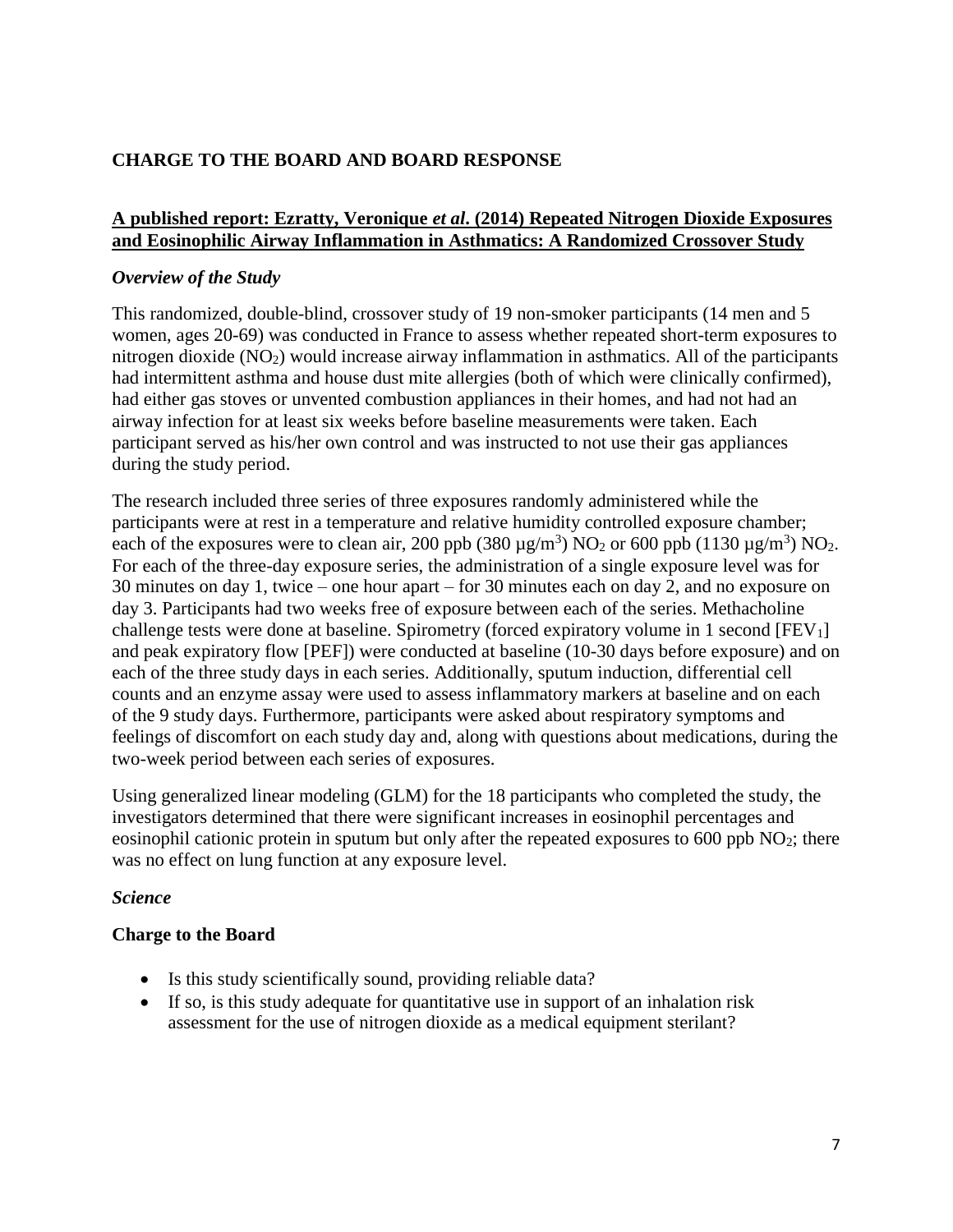#### **Board Response to the Charge**

#### HSRB Recommendations

- If the statistical analysis (GLM) cited was the methodology used, the Board finds that parts of the results may not be scientifically sound. If the authors, in fact, used a model and analysis procedure that corresponds to the statistical description of the double-blind crossover with repeated measures design, the HSRB finds the study to be scientifically sound.
- The study is adequate for use in a weight-of-evidence analysis in support of an inhalation risk assessment for the use of nitrogen dioxide as a medical equipment sterilant, pending resolution of the statistical issues noted in this report.

#### HSRB Detailed Recommendations and Rationale

Overall, the Board agreed with the Agency's scientific assessment of this study (Leshin, 2014) and commented that the research was very well documented by Ezratty *et al*. (2014). The clarity of their methods made the HSRB's review during the meeting quite brief.

#### *Is this study scientifically sound, providing reliable data?*

Based on their examination of the study methods, the Board determined that the study design and laboratory procedures were sound. The HSRB did not identify any concerns to bring forward to the Agency, thereby concluding that the data gathered in this study are reliable.

#### *If so, is this study adequate for quantitative use in support of an inhalation risk assessment for the use of nitrogen dioxide as a medical equipment sterilant?*

The statistical methods relied on well-known methods but may not have been appropriate for the type of data gathered from a crossover mixed model design with repeated measures. In particular, the Board questioned whether a mixed model procedure was used within the GLM analysis.

The experimental design of this study is a mixed model with 19 random subjects, 3 randomly assigned fixed crossover treatments (0, 200, and 600 ppb No2) within each subject and three repeated measurements (Day 1, 2 and 3) recorded from each treatment within each subject. Therefore, valid statistical analysis should include a repeated measures analysis with fixed treatments and random subjects, and a mixed model procedure such as MIXED in SAS software must be used to provide valid conclusions.

The random effects and the correlation among the repeated measures are *not* accounted correctly when using GLM methods. Therefore, the estimated standard errors, confidence intervals for treatment means, and the p-values reported for treatment mean comparisons are incorrect.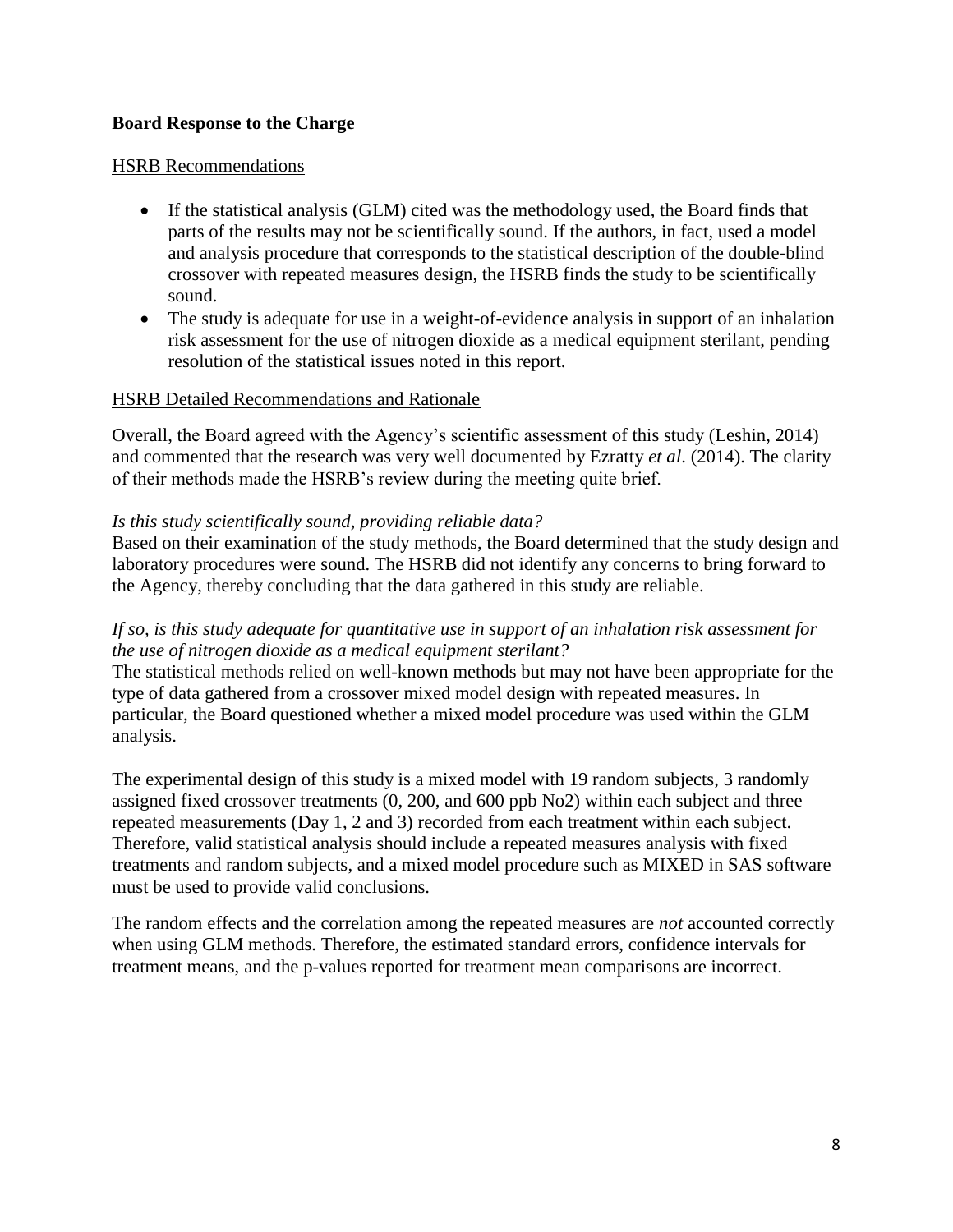As a result of these findings, the Board recommended that the Agency verify from the authors of this study whether a MIXED or GLIMIXED procedure was used within the generalized linear mixed model analysis; if so, the results would provide valid conclusions.<sup>3</sup>

## *Ethics*

## **Charge to the Board**

• Does the study meet the applicable requirements of 40 CFR part 26, subpart Q?

### **Board Response to the Charge**

#### **HSRB** Recommendation

 The Board concluded that the published report by Ezratty *et al*. (2014) submitted for review meets the applicable requirements of 40 CFR part 26 subpart Q.

### HSRB's Detailed Recommendation and Rationale

The article by Ezratty *et al*. (2014) reports on a medical study that investigated whether exposure to repeated peaks of "realistic" levels of nitrogen dioxide (NO2) induced changes in airway inflammation in non-smoking male and female adult volunteers with asthma (Ezratty *et al*., 2014, p. 854). The study was carried out beginning in 2007 at the Clinical Center of Investigation at Bichat Hospital, Paris, France, and was funded by the Center for Research and Innovation in Gas and New Energy Sources, CRIGEN, CDF Suez, the Medical Studies Department of EDF, and the Clinical Center of Investigation at Bichat Hospital, Paris, France. EPA identified the work from the published literature as a potential source of data for evaluating NO2 as a sterilant of medical equipment.

In the Materials and Methods section of the article, the investigators report that the study was approved by the Ethics Committee of the Hôtel-Dieu Hospital in Paris, France, and was registered with the French Ministry of Health under study number DGS 2006/0016. The article states that investigators enrolled 19 participants (5 women, 14 men) ages 20-69 (Ezratty *et al*., 2014, p. 850), and that "All participants signed informed consent forms before enrollment in the study" (Ezratty *et al*., 2014, p. 851).

In response to a request from the Office of Pesticide Programs' (OPP) Human Studies Ethics Review Officer, Ms. Kelly Sherman (Sherman, 2014a, p. 21), Dr. Veronique Ezratty provided copies of the Ethics Committee's approval documents, the approved protocol, and the study's consent form (Aubier *et al.,* 2007, pp. 26-96). Although the article reporting the study's results was written in English, the protocol, consent document, and approval letter are in French. The protocol states that the study was to be carried out following the principles of the World Medical Association's (WMA) Declaration of Helsinki and in keeping with French national regulations

 $\overline{\phantom{a}}$ <sup>3</sup> Several weeks after the Board meeting, Ezratty reported to the Agency that a GLM procedure was used, and that a repeated measures analysis was run but not reported because it did not change the researchers' findings. However, the specific repeated measures methods used were not clarified in Ezratty's response.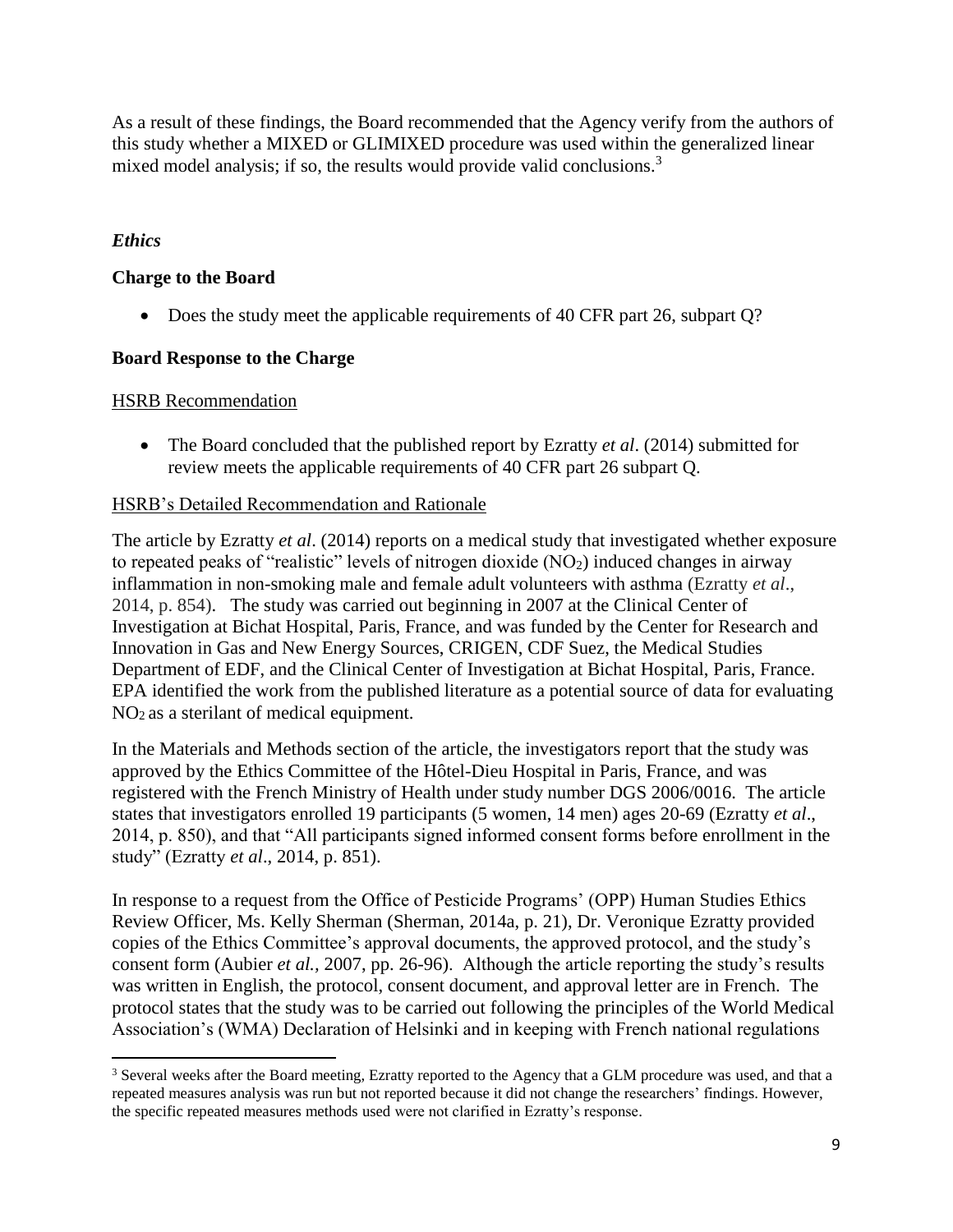on the conduct of clinical trials, known as the Huriet Law (Aubier *et al*., 2007, p. 46). It may be assumed that because the protocol was approved in 2007, the protocol follows the 2000 edition and clarifications of the Declaration in place at the time (WMA, 2004). Although the Ethics Committee of the Hôtel-Dieu Hospital does not have a Federal-wide assurance, the laws and ethical standards under which it operates are parallel to those that guide Institutional Review Boards in the U.S. (Berlin & Gorelick, 2003).

### *Does the study meet the applicable requirements of 40 CFR part 26, subpart Q?*

The Board concurred with the conclusions of OPP's Ethics Review (Sherman, 2014a) that the reported research does not rely on data from intentional exposure of any human subject who was a pregnant or nursing woman or a child. There is no evidence that the conduct of the research was fundamentally unethical or deficient relative to prevailing ethical standards at the time. The participants provided written informed consent, and there is no evidence that the research was conducted in a way that placed participants at increased risk of harm based on the knowledge available at the time the study was conducted.

### **1. Assessment of risks and benefits**

The article reports that NO<sub>2</sub> is a "ubiquitous atmospheric pollutant" (Ezratty *et al.*, 2014, p. 850) and that many people are exposed to  $NO<sub>2</sub>$  as an indoor air pollutant resulting from combustion, including cooking with gas, and outdoor pollution related to traffic. The highest concentration and longest duration of exposure studied were stated in the article to be consistent with those present in French homes where gas stoves are used for cooking meals. The primary benefit of the study was to society, by generating knowledge of the effects of repeated exposures to "realistic" levels of NO<sub>2</sub>'s on adults with asthma (Ezratty *et al.*, 2014, p. 854).

The consent form identifies clearly that the study offered no benefit to participants (Aubier, 2007, p. 58), although the participants were members of a class of persons who may benefit in the future from knowledge gained in the study. There is no statement in the article regarding the balance between risk to participants and benefit to society. However, the approval of this study by the Ethics Committee of the Hôtel-Dieu Hospital can be interpreted as its assessment, under international ethical guidance and French regulatory standards, that the risks to participants did not outweigh the study's anticipated benefits.

# **2. Voluntary and informed consent of all participants**

Participants were recruited from among adult patients at the Pulmonary-Allergy Clinic at the Bichat Hospital in Paris, France. Although vulnerable populations were not targeted for the study, it is not possible to tell whether participants from potentially vulnerable populations were recruited, or whether the investigators employed protections to minimize coercive recruitment of clinic patients.

To participate in the study, subjects were required to be non-pregnant adults with a diagnosis of intermittent asthma and no history of smoking within the previous 10 years. No children were enrolled. All participants signed an informed consent document in which they certified that they were adults, and that they were not pregnant or lactating. The consent document was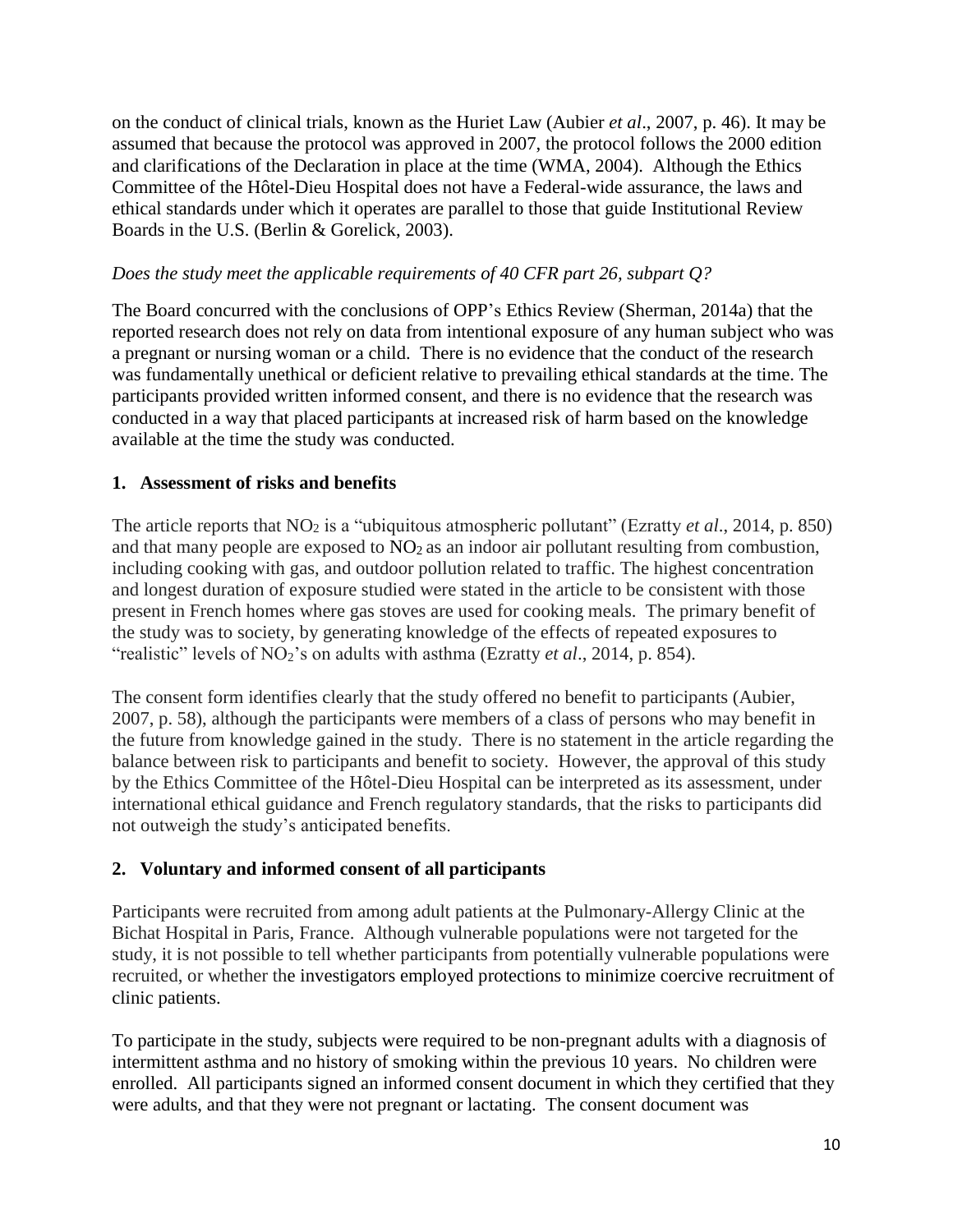supplemented by a six-page document outlining the study's procedures, which also affirmed participants' right to withdraw from the study for any reason and stated that women who did not use contraceptives during the study were excluded from participation.

# **3. Equitable selection of study participants**

Although vulnerable populations were not targeted, it is not possible to determine whether the selection of study participants was equitable or whether individual members of vulnerable populations were enrolled in the study. The final protocol (Aubier, 2007, p. 47) states that participants were to be compensated a total of  $\epsilon$ 1500 (approximately US\$2000 in 2007). This amount does not appear to have been disproportionate or coercive for participation in 12 study visits over several weeks.

### **A published report: Spak, C.J.** *et al***. (1989) Tissue Response of Gastric Mucosa after Ingestion of Fluoride. Karolinska Institute, Huddinge University Hospital, Huddinge, Sweden**

# *Overview of the Study*

This single-dose study of fluoride (F) effects on the gastric mucosa was conducted in Sweden; it involved twelve voluntary participants (4 men and 8 women, ages 22-45). Each participant underwent two endoscopies after overnight fasts: the first fast occurred before the day of no dose and the first endoscopy (for the baseline control measurement);and the second fast took place before the participant ingested 20 ml sodium fluoride solution, containing 20 mg F (53 mmolls per liter). Endoscopies were done two weeks or more apart; the study endoscopy was conducted two hours after the participant ingested the solution. During both the control and study endoscopy, the mucosal integrity of the antrum and body of the stomach was examined and graded on a 0-4 scale. Additionally, two biopsy specimens were collected from each of these areas and categorized on a histopathological scale (0-3). The gastric mucosal control and response conditions in the stomach and antrum were evaluated first by a gastroenterologist during the procedure and second by a different gastroenterologist using a videotape taken during the endoscopies.

After taking the study dose, 100% of the participants had six or more petechiae or erosions of the stomach and 50% had a range of changes in the antrum. There were no indications of macroscopic changes in the esophagus or the duodenum. Based on the histopathological results, the authors noted that fluoride affected the gastric mucosa; it caused moderate injury to the surface epithelium, gastric pits and superficial stroma. The authors noted that 25% of the participants experienced nausea. Commenting that their study confirmed prior research results, Spak *et al.* (1989) concluded that only one dose of fluoride at the level then used to treat osteoporosis affected the gastric mucosa.

### *Science*

### **Charge to the Board**

• Is this study scientifically sound, providing reliable data?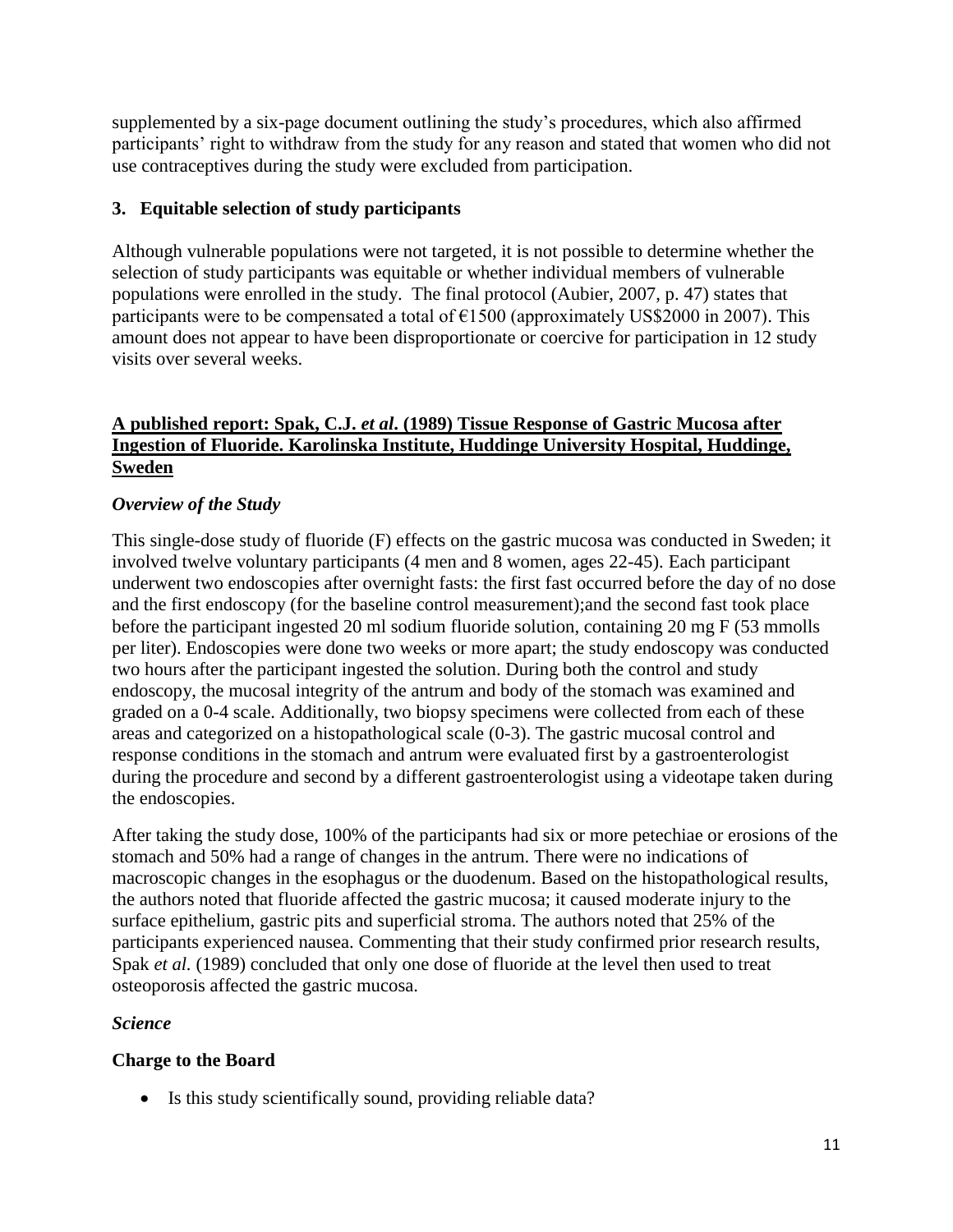If so, is this study adequate for quantitative use in support of an acute dietary risk assessment for fluoride?

# **Board Response to the Charge**

### HSRB Recommendations

- The study by Spak *et al*. (1989) is scientifically sound, providing reliable data.
- This study is adequate for point of departure use in support of an acute dietary risk assessment for fluoride.

## HSRB Detailed Recommendations and Rationale

Overall, the Board agreed with the Agency's scientific assessment of Spak *et al.* (D'Agostino, 2014a).

## *Is this study scientifically sound, providing reliable data?*

Several issues were discussed to develop the response to this question.

## **1. Study design**

No major concerns were identified in the study design. However, the authors did not provide a rationale for completion of the follow-up endoscopy 2 hours after exposure to the fluoride solution. This issue is potentially significant given that the erosive/irritant effects of fluoride are likely influenced by the duration of exposure. As such, the severity and extent of lesions observed at 2 hours may be increased or decreased as a function of the time chosen for endoscopic evaluation after chemical ingestion.

### **2. Endoscopy issues**

The report did not provide photomicrographs of the lesions, so the Board could not evaluate the types of lesions reported or the appropriateness of the grading system. That said, the scale appears to be consistent with conventional pathological grading systems used at the time of the study.

# **3. Histopathological results**

Spak *et al.* did not specify whether the histopathological measurements were graded blindly or whether "another gastroenterologist" was one or more reviewers (Spak *et al.,* 1989, p. 1686).

# **4. Control irritants**

Citing one reference, the authors attempted to compare their findings to aspirin and other wellknown gastric irritants. They noted that repeated dosing might result in mucosal adaptation as occurs with aspirin. However, no control for gastric toxicity was included in the study and no quantitative references to the toxicological effects of control irritants, such as aspirin, were provided.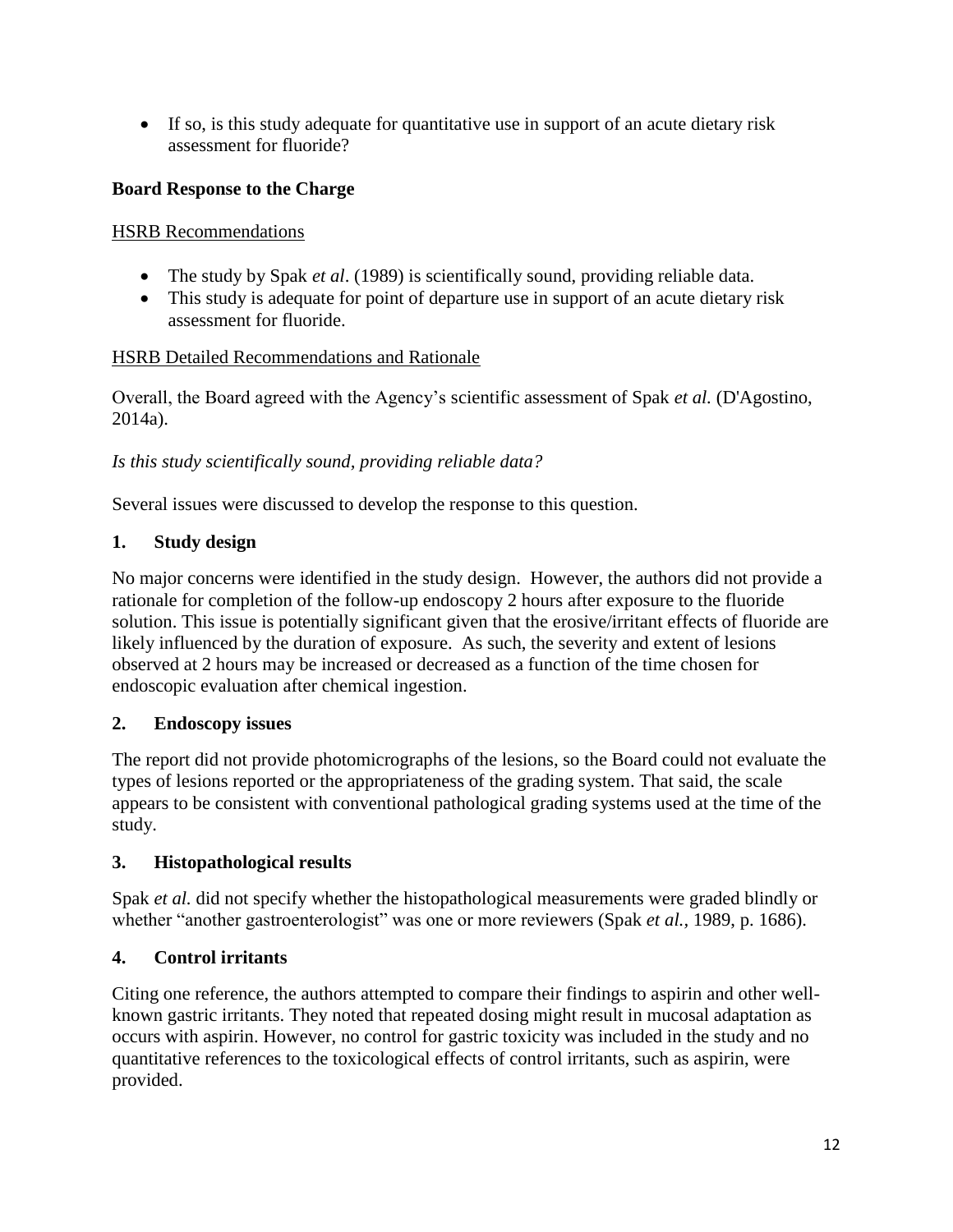In spite of these weaknesses, the experimental design, data collection and interpretation of findings were judged to be scientifically sound.

*If so, is this study adequate for quantitative use in support of an acute dietary risk assessment for fluoride?*

## **1. Wilcoxon signed rank test**

Spak *et al.* (1989) used the Wilcoxon signed rank test for all of their statistical analyses. This test is the non-parametric rank equivalent of the paired t-test. Differences between the treatment and control are calculated and their absolute values are ranked with adjustments made for tied differences. The statistic is the sum of the ranks corresponding to the positive differences. The assumptions underlying the test are that the differences represent a continuous variable whose probability distribution is symmetric about the hypothesized value of the median, which in this application is zero (Hollander and Wolfe, 1973, pp 27-32; Siegel and Castellan, 1988, pp 87-94). Violation of the underlying assumptions calls into question the validity of the statistical conclusions based on the test.

The footnotes to the table (Spak *et al.*, 1989, p 1686) indicate that the scale for the microscopic evaluation data consists of ordered categories. The scale for the macroscopic data consists of categories of grouped counts. All four sets of differences clearly do not satisfy the underlying continuity assumption of the Wilcoxon test and hence, call into question the validity of the pvalues on which their conclusions are based.

### **2. Raw data conclusions**

However, an examination of the raw data in the table does suggest that there are clear treatment effects in all but the macroscopic examination of the antrum. For those data, there was no change for five individuals, a reduction in petechiae or erosions for one individual, and an increase in six individuals (50% of the participants), which does not support the implication of the table footnote that there was a highly significant fluoride effect.

In summary, despite the questionable use of the Wilcoxon test, examination of the raw data does indicate that the results would be adequate to support the authors overall conclusions of the existence of fluoride effects.

### *Ethics*

### **Charge to the Board**

• Does the study meet the applicable requirements of 40 CFR part 26 subpart Q?

### **Board Response to the Charge**

### **HSRB** Recommendation

 Considering the time the study was conducted and based on the information provided, the Board found that no children or obviously pregnant or nursing women were included and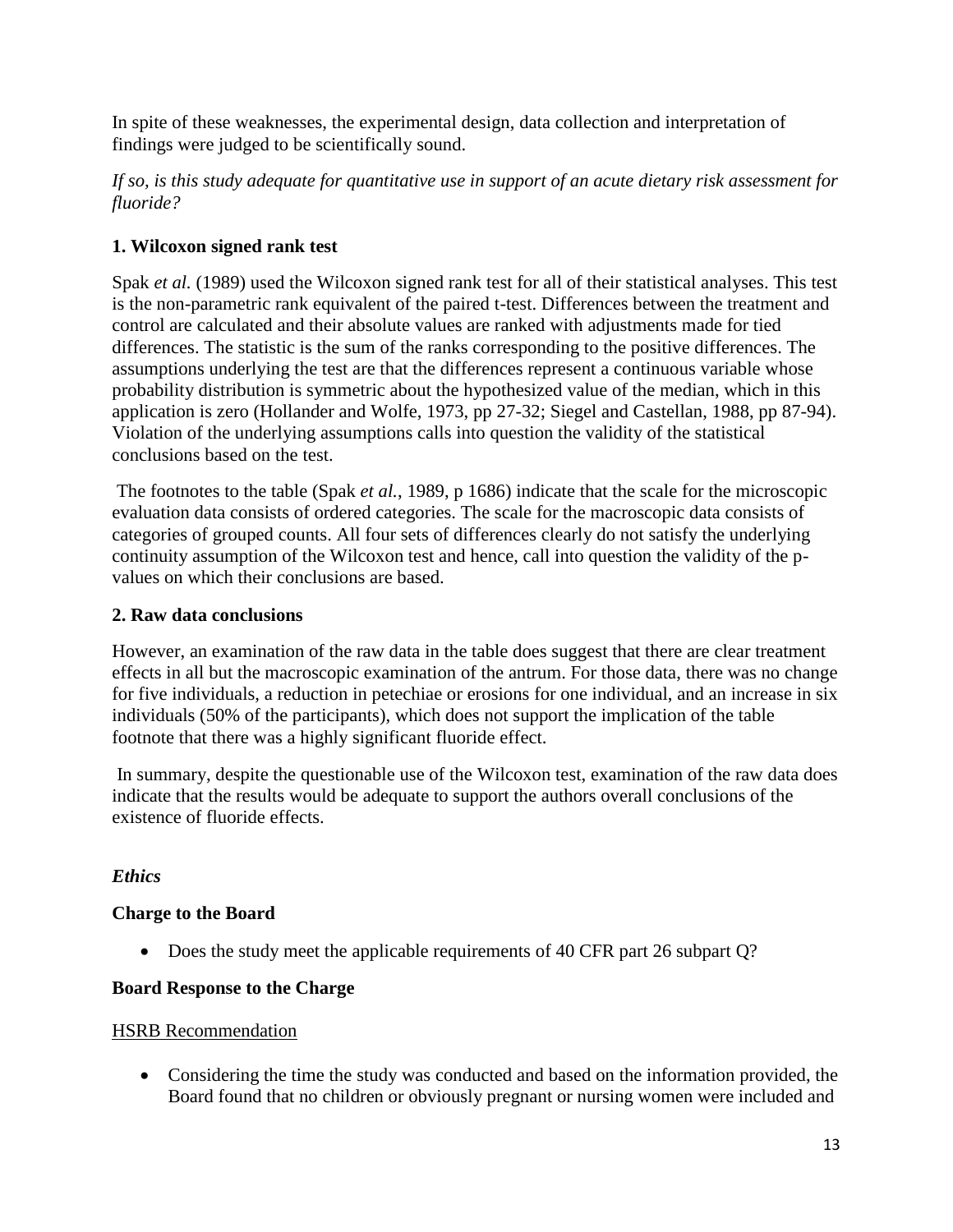the HSRB did not find convincing evidence that the study was conducted in a way that placed participants at increased harm or impaired their informed consent. Therefore, this study meets the ethical standards of 40 CFR part 26 subpart Q.

#### HSRB's Detailed Recommendation and Rationale

Spak *et al.* (1989) present very little information about the ethical conduct of the study. Overall, the Board concurred with the Agency's review (Sherman, 2014b).

#### *Does the study meet the applicable requirements of 40 CFR part 26 subpart Q?*

The HSRB made the following observations about the study.

- 1. The publication does not indicate whether pregnant or nursing women were included in the study.
- 2. The age range begins at 22 years, so no children were participants in this research.
- 3. There is no information in Spak *et al.* (1989) about informed consent, compensation or recruitment, including whether the participants experienced coercion during recruitment.
- 4. There is no risk-benefit comparison in Spak *et al.* (1989). There was no known risk based on the knowledge available at the time of the study. The results of the study provided great value to society; it showed the need to reduce fluoride exposures to children.
- **5.** The HSRB recognized that Sweden required IRB reviews beginning 1978, which was likely before this study was conducted.

### **A published report: Hansson, T. and Roos, B. (1987). The Effect of Fluoride and Calcium on Spinal Bone Mineral Content: A Controlled, Prospective (3 years) study. Sahlgren's Hospital, University of Gothenberg, Sweden**

### *Overview of the Study*

This controlled, three-year prospective study of 100 postmenopausal women with idiopathic osteoporosis was conducted in Sweden to evaluate the effects on bone mineral content (BMC) of daily doses lower than 30 milligrams of sodium fluoride (NaF). The women were randomly assigned to four groups: 30 mg NaF fluoride and calcium, 10 mg NaF and calcium, calcium only, and placebo. The first two groups were instructed to take the NaF in the morning and the calcium in the evening; however, there is no record of the participants' compliance with the daily dosing regimen over the three-year study period. BMC was measured using two methods: roentgenograms (one month after treatment began and after 3 years) and dual photon absorptiometry (at the start and at 1, 1.5, 2 and 3 years of treatment). Using the data from these instruments, bone profile curves were calculated for each participant. Eighty-eight women completed the study with dropouts occurring in each of the four groups.

The investigators concluded that only the daily doses in Group A (30 mg NaF and 1 g calcium) increased lumbar spine BMC significantly  $(p<0.01)$ , occurring within 1.5 years; this increase was in the lower range for "age-matched normals" (Hansson and Roos, 1987, p. 316). The authors also noted that five of the 24 women in this higher dose group experienced side effects: four had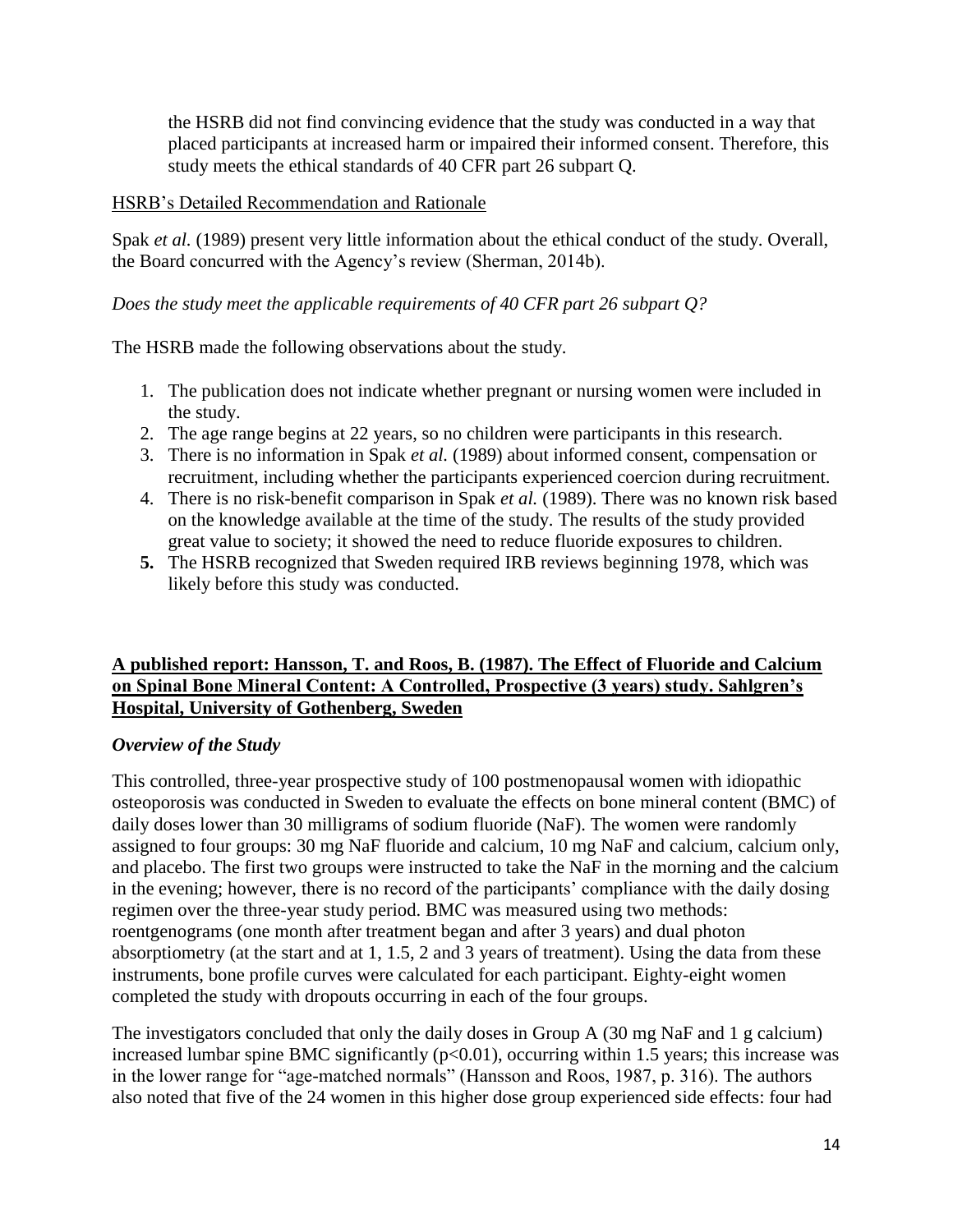nausea and gastritis, and one dropped out at 10 months due to peptic ulcers likely unrelated to the treatments. Side effects occurred to lesser extents in the other three study groups.

# *Science*

## **Charge to the Board**

- Is this study scientifically sound, providing reliable data?
- If so, is this study adequate for qualitative use in support of an acute dietary risk assessment for fluoride?

# **Board Response to the Charge**

## HSRB Recommendations

- While the lack of numerous details in the article reporting this study leads to the uncertainties noted separately by the Agency and the Board, the study appears to be scientifically sound and provides reliable data.
- Because the authors report that "some mildly adverse side effects" may have occurred below 30 mg sodium fluoride (NaF)/day (Hansson and Roos, 1987, p. 317) and adverse effects may have occurred below that dose that were not reported by subjects, this study cannot be used in support a LOAEL or NOAEL, but it may be used as part of the overall weight-of-evidence for a lower limit in an acute dietary risk assessment for fluoride.

# HSRB Detailed Recommendations and Rationale

This article presents a seemingly simple, scientifically sound study in a clear and concise manner but with a lot of missing details leading to the uncertainties noted both within the Agency science review (D'Agostino, 2014b) and by the Board. In addition, four further weaknesses suggest that the study (as presented) has limitations in its qualitative use in support of an acute dietary risk assessment for fluoride (F).

*Is this study scientifically sound, providing reliable data?*

# **1. Missing information**

The Board identified the following six missing details that add uncertainty to either the quality or/and significance of the study:

- a. No information was provided about recruitment or tracking of participants that could have an impact on compliance. The degree of noncompliance was mentioned by the authors as one explanation for the number of non-responders, and compliance could have had an impact on the incidence of side effects.
- b. No information was provided about the level of blindedness within the study. For instance, differences in the nature and/or the number of capsules implied by the "treatment" column in Table 1 (Hansson and Roos, 1987, p. 316) may have been evident to the patients. Whether either individual patients or the researchers who interacted with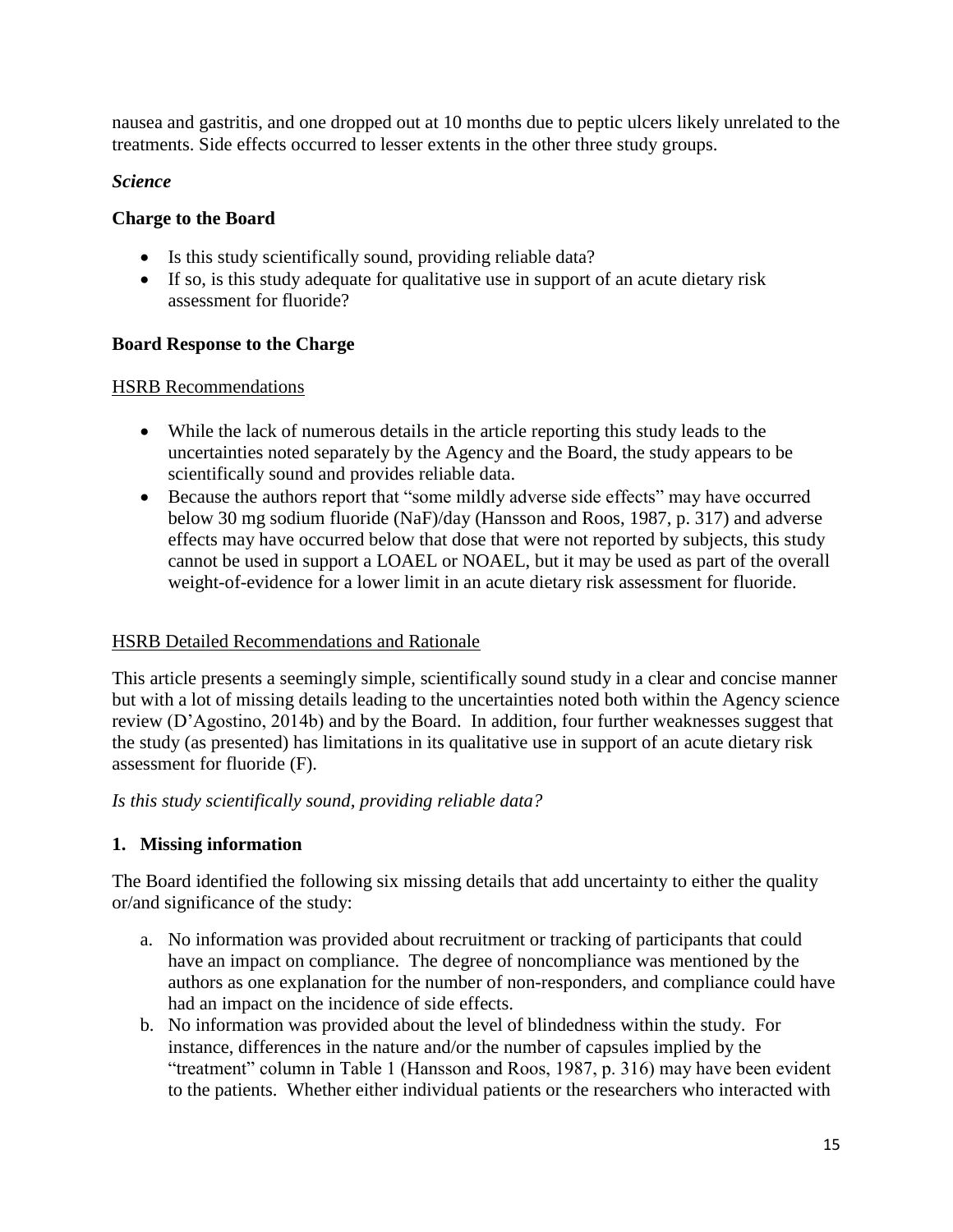the patients knew (or could determine) which group a patient was in could also have affected compliance and the incidence of side effects.

- c. Insufficient information was provided about the statistical approaches taken to analyze the data. It is not clear where the p-values came from.
- d. Given the somewhat large number of patients who did not complete the study (12% overall) and their unequal distribution among the study groups, more details about the missing data could be helpful for understanding their implications on both BMC and side effects.
- e. No data points are presented in Figure 1 (a plot of individual bone mineral content [BMC] over time) (Hansson and Roos, 1987, p. 316). Most of the lines look eye-ball straight, but some are slightly curved; however, the degree of line-smoothing is unknown. Thus, the degree of variance from the apparent smooth trends of BMC over time is unknown.
- f. Insufficient information is presented about the distribution of side effects. Despite the reduction of side effects being a secondary goal of this study, actual data are only provided for group A (see below). The existence and number of side effects that happened in other groups is particularly relevant to the intended use by the Agency.

Despite these uncertainties, the Board agreed with the Agency that "The deficiencies do not change the conclusion of the study that gastrointestinal symptoms were observed following treatment with sodium fluoride. However, they do present some uncertainties which must be considered when interpreting the results" (D'Agostino, 2014b, p. 9).

*If so, is this study adequate for qualitative use in support of an acute dietary risk assessment for fluoride?*

# **2. Weaknesses**

In addition to the above uncertainties, four weaknesses in the study were identified (a-d below).

a. The first pertains to the statistical analytic methods employed by the authors. This is a controlled, prospective study that was meant to address an interesting, practical question for women's health. It appears from the way the results are presented that changes over time were analyzed separately for each of the four treatment groups (including the controls). However, a repeated measures analysis seems to be in order.

The following three weaknesses have both an individual and collective bearing on the proposed use of this study by the Agency to establish a lowest-observed-adverse-effect level (LOAEL) and a no-observed-adverse-effects level (NOAEL).

- b. None of the lines in Figure 1 (Hansson and Roos, 1987, p. 316) appear to approach a plateau indicative of a new steady state if NaF dosing were to be continued beyond three years. While such long-term exposures are clearly a chronic risk (rather than the acute toxicity as stated within the charge question) and the reported increases in BMC are beneficial, the existence of a steady state is essential to assure a benign long-term end point.
- c. The next weakness results from the lack of information regarding the incidence of side effects at doses lower than 30 mg/day. Although the lack of data provides some grounds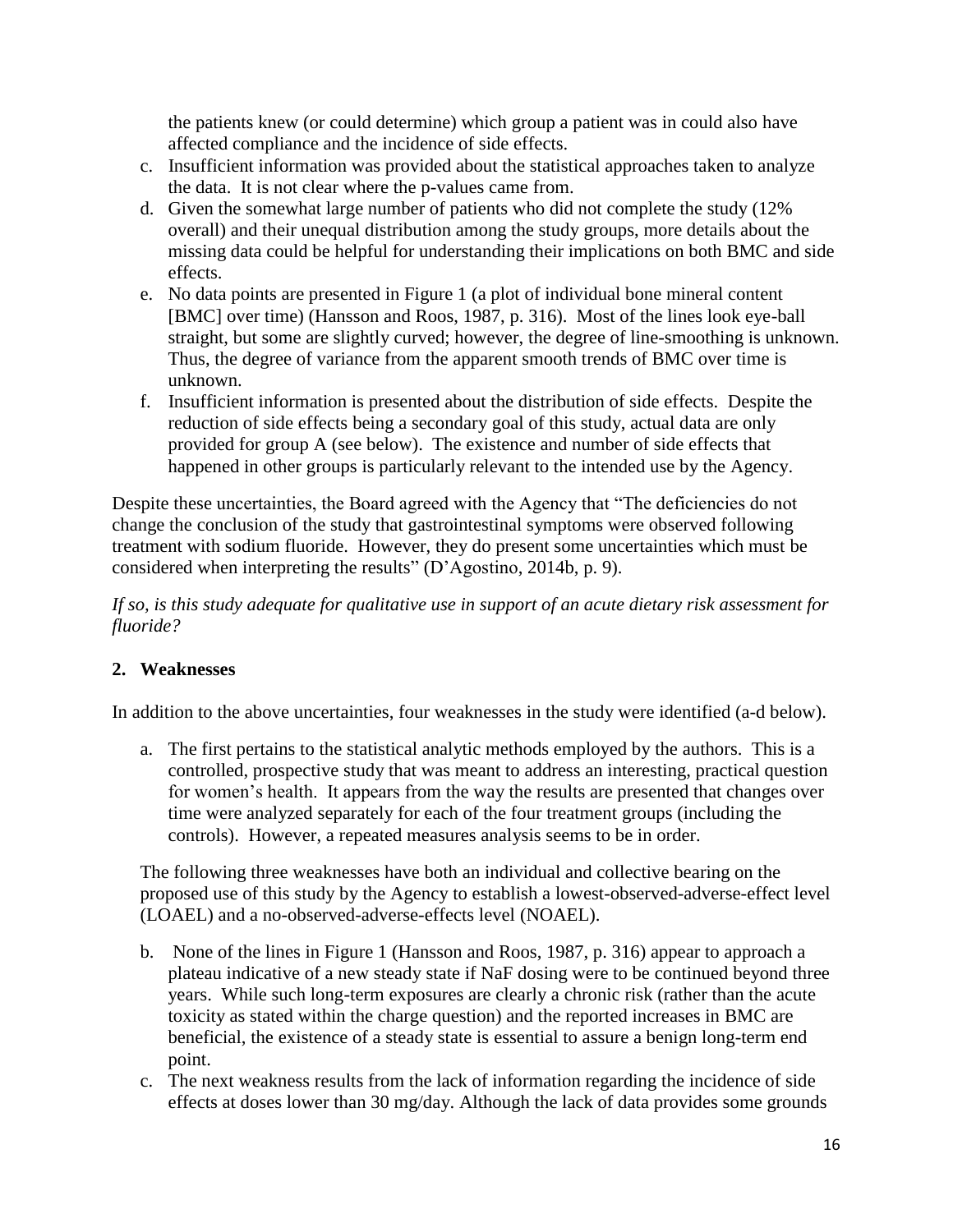for the statement in the Agency review that "No effects were observed in the lower fluoride treatment group, calcium only group, and placebo group" (D'Agostino, 2014b, p. 9), Hansson and Roos (1987, p. 317) state: "As in these earlier studies, however, not all individuals respond to fluoride treatment and there are some mildly adverse side effects even at low doses." This sentence suggests that such side effects occurred in this study as well, specifically to patients who received less than 30 mg NaF/day. Imbedded within this weakness is the uncertainty of whether any difference was really intended by the authors between the phrases "mild gastrointestinal symptoms" experienced by four of the patients in Group A (Hansson and Roos, 1987, p. 316) and "mildly adverse side effects" (Hansson and Roos, 1987, p. 317).

d. The last of these weaknesses refers back to the Spak *et al*. (1989) paper reviewed above. The fact that all twelve of their subjects tested at 20 mg F showed mucosal damage but only four (25%) developed nausea led those authors to conclude that "using nausea as the first sign of fluoride toxicity might not be valid" (Spak *et al.,* 1989, p. 1686). While the lowest dose of fluoride given by Hansson and Roos was 4.5 mg F (D'Agostino, 2014b, p. 10), those 1989 findings may have a bearing on the argument that an NOAEL can be based only on symptoms in this 1987 study.

Because a) Hansson and Roos (1987, p. 317) reported that "there are some mildly adverse side effects even at low doses," they imply that effects may have occurred at 10 mg NaF/day and b) Spak *et al.* (1989, p. 1686) implied that side effects may have occurred that were not reported by subjects, the Hansson and Roos (1987) study (as reported) cannot justify the two key statements in the Agency's science review; viz., "The LOAEL is 30 mg sodium fluoride/day (13.6 mg F/dose), based on gastrointestinal symptoms (nausea and gastritis)" and "The NOAEL is 10 mg sodium fluoride/day (4.5 mg F/dose)" (D'Agostino, 2014b, p. 6).

### *Ethics*

### **Charge to the Board**

• Does the study meet the applicable requirements of 40 CFR part 26 subpart Q?

### **Board Response to the Charge**

### HSRB Recommendation

 Considering the time the study was conducted and based on the information provided, the HSRB found that no children or pregnant or nursing women were included and the Board did not find convincing evidence that the study was conducted in a way that placed participants at increased harm or impaired their informed consent. Therefore, this study meets the ethical standards of 40 CFR part 26 subpart Q.

### HSRB's Detailed Recommendation and Rationale

The Board generally agreed with the Agency's ethics assessment (Sherman, 2014c).

*Does the study meet the applicable requirements of 40 CFR part 26 subpart Q?*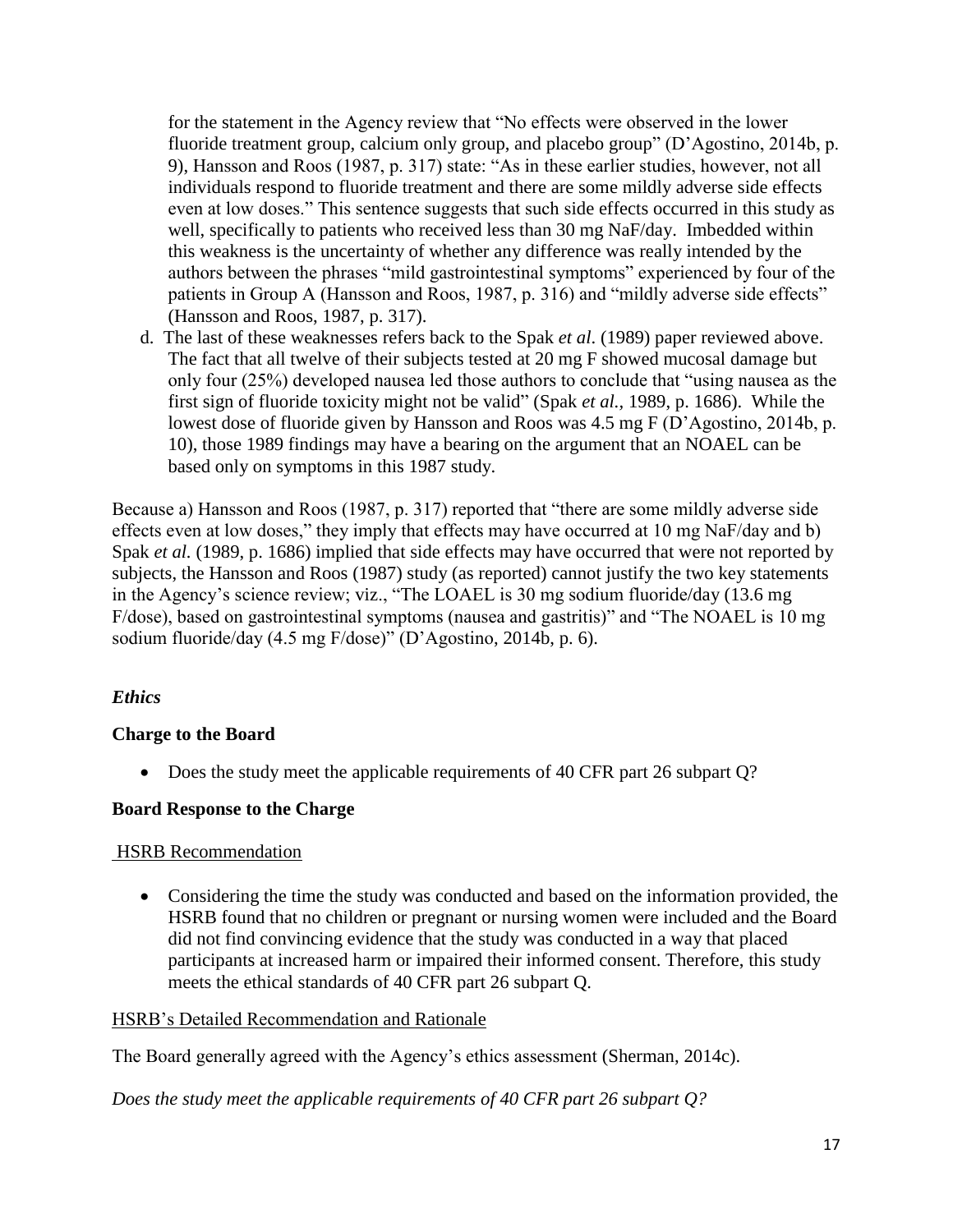The published article provided no information about whether any ethical oversight was provided, how the participants were recruited or compensated, whether informed consent of participants was obtained, whether they were told they could withdraw from the study, to what degree (if any) subjects and/or scientists were blinded to the treatment groups, or how risks to participants were minimized.

Given that the study was conducted on post-menopausal women, there were no children, pregnant or nursing women among the participants.

With very limited information provided about the conduct of the study, the Board determined that it was not possible to affirm whether the research, which was conducted in a foreign country, was done under procedures at least as protective as those in subparts A through L of Subpart Q (required by 26.1705).

However, the HSRB did not find clear and convincing evidence that the conduct of the research was fundamentally unethical (26.1704).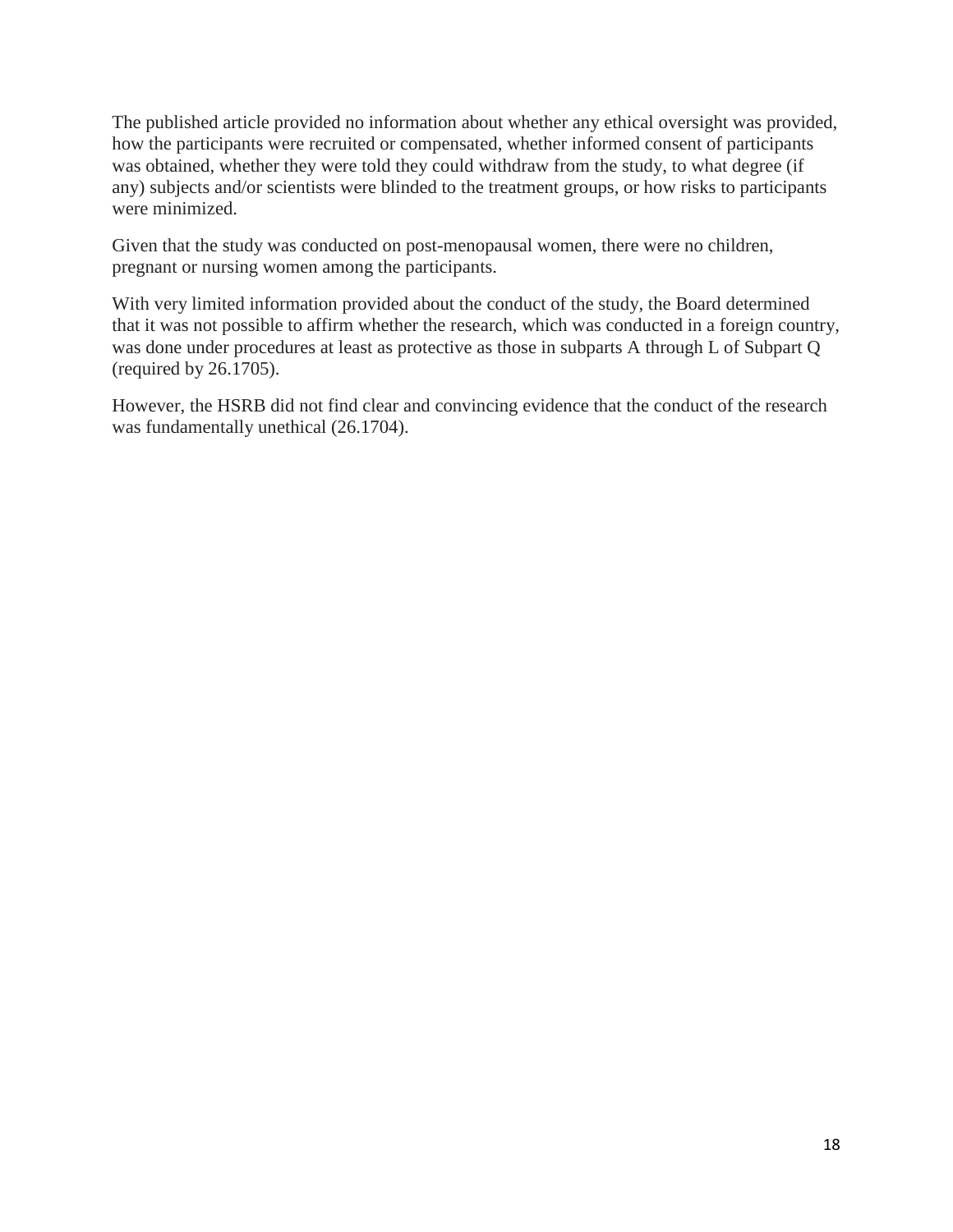#### **References**

- Aubier, M., Neukirch, C. Bonay, M. *et al.* (2007 Mars). Effets bronchiques de l'exposition repetee a de faibles doses de dioxyde d'azote chez des subjets asthmatiques intermittents. pp. 26-96. IN: Background Materials for Hansson and Roos (1987), Appendix 1. Last accessed at [http://www.epa.gov/hsrb/jan-14-2015-public-meeting.htm](http://www.epa.gov/hsrb/jan-14-2015-public-meeting.htm%20on%20February%202) on February 2, 2015.
- Berlin, I., & Gorelick, D.A. (2003). The French law on "protection of persons undergoing biomedical research": implications for the U.S. *Journal of Law, Medicine & Ethics, 31,* 434- 441.
- D'Agostino, J. (2014a). Acute oral toxicity study in humans, non-guideline: sodium fluoride. PC Code: 075202. pp. 4-8. IN: Background Materials for Spak (1989). Last accessed at [http://www.epa.gov/hsrb/jan-14-2015-public-meeting.htm](http://www.epa.gov/hsrb/jan-14-2015-public-meeting.htm%20on%20February%202) on February 2, 2015.
- D'Agostino, J. (2014b). Controlled prospective study in humans; non-guideline: sodium fluoride (purity not specified). PC Code: 075202. pp. 5-9. IN: Background Materials for Hansson and Roos (1987). Last accessed at [http://www.epa.gov/hsrb/jan-14-2015-public-meeting.htm](http://www.epa.gov/hsrb/jan-14-2015-public-meeting.htm%20on%20February%202) on [February 2,](http://www.epa.gov/hsrb/jan-14-2015-public-meeting.htm%20on%20February%202) 2015.
- Ezratty, V., Guillossou, G. Neukirch, C., *et al*. (2014, August). Repeated nitrogen dioxide exposures and eosinophilic airway inflammation in asthmatics: A Randomized Crossover Study. *Environmental Health Perspectives, 122*(8), 850-855.
- Hansson, T., & Roos, B. (1987). The effect of fluoride and calcium on spinal bone mineral content: a controlled, prospective (3 years) study. *Calcified Tissue International. 40,* 315- 317.
- Hollander, M. and Wolfe, D.A. (1973). *Nonparametric Statistical Methods*. New York: John Wiley & Sons.
- Leshin, J. (2014). Nitrogen dioxide: evaluation of inhalation toxicity study, Ezratty et al 2014. pp. 8-19. IN: Background Materials for Ezratty (2014). Last accessed at [http://www.epa.gov/hsrb/jan-14-2015-public-meeting.htm](http://www.epa.gov/hsrb/jan-14-2015-public-meeting.htm%20on%20February%202) on February 2, 2015.
- Sherman, K. (2014a). Ethics review of human toxicity study with nitrogen dioxide. pp. 20-24. IN: Background Materials for Ezratty (2014). Last accessed at [http://www.epa.gov/hsrb/jan-](http://www.epa.gov/hsrb/jan-14-2015-public-meeting.htm%20on%20February%202)[14-2015-public-meeting.htm](http://www.epa.gov/hsrb/jan-14-2015-public-meeting.htm%20on%20February%202) on February 2, 2015.
- Sherman, K. (2014b). Ethics review of human toxicity with fluoride. pp. 9-12. IN: Background Materials for Spak (1989). Last accessed at [http://www.epa.gov/hsrb/jan-14-2015-public](http://www.epa.gov/hsrb/jan-14-2015-public-meeting.htm%20on%20February%202)meeting.htm [on February 2,](http://www.epa.gov/hsrb/jan-14-2015-public-meeting.htm%20on%20February%202) 2015.
- Sherman, K. (2014c). Ethics review of human toxicity with fluoride. pp. 9-12. IN: Background Materials for Hansson and Roos (1987). pp. 10-13. Last accessed at [http://www.epa.gov/hsrb/jan-14-2015-public-meeting.htm](http://www.epa.gov/hsrb/jan-14-2015-public-meeting.htm%20on%20February%202) on February 2, 2015.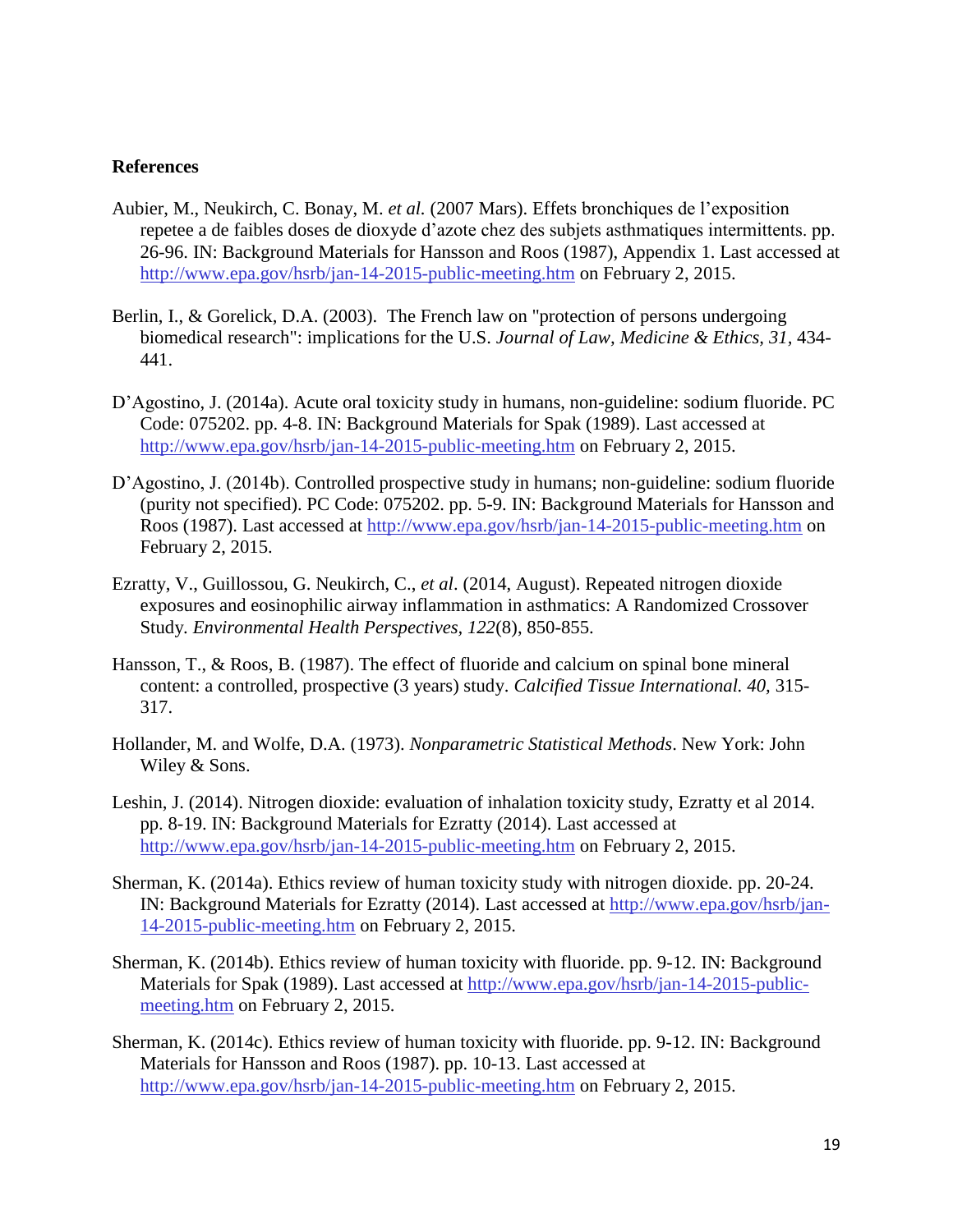- Siegel, S. and Castellan, N.J. Jr. (1988). *Nonparametric Statistics for the Behavior Sciences*  (*Second edition*). New York: McGraw-Hill Book Company.
- Spak, C.-J., Sjostedt, S., Eleborg, L. et al. (1989, June 24). Tissue response of gastric mucosa after ingestion of fluoride. *British Medical Journal. 298,* 1686-1687.
- U.S. Environmental Protection Agency (EPA). (2014, December 31). Human Studies Review Board; Notification of a Public Meeting. *79 FR [Federal Register]*, pp. 78861-78863. Retrieved January 19, 2015, from [https://www.federalregister.gov/articles/2014/12/31/2014-](https://www.federalregister.gov/articles/2014/12/31/2014-30408/human-studies-review-board-notification-of-a-public-meeting) [30408/human-studies-review-board-notification-of-a-public-meeting](https://www.federalregister.gov/articles/2014/12/31/2014-30408/human-studies-review-board-notification-of-a-public-meeting)
- World Medical Association (WMA). (2004). Declaration of Helsinki Ethical Principles for Medical Research Involving Human Subjects, with clarification. <http://www.wma.net/en/40news/20archives/2004/index.html> See "Clarification on Declaration of Helsinki" dated 11.10.2004 (which is October 11, 2004).